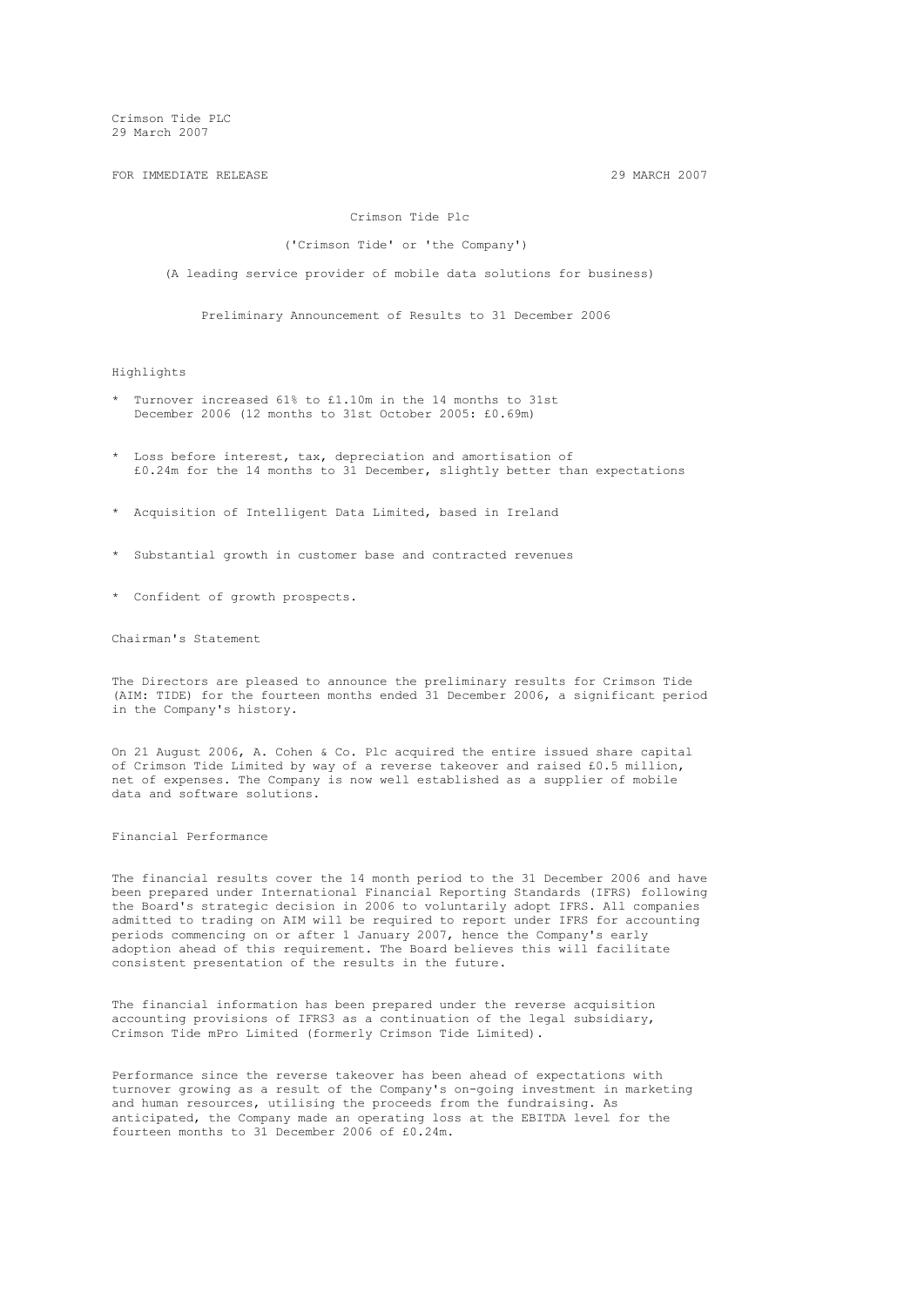The Board has been pleased with the progress achieved over the last year and believes that the Company is well positioned to continue with its expansion plans, both organically and by acquisition. Our mobile data services have continued to grow, with a wide range of customers in the private and public sectors, totalling over 1,000 users to date with over 70 customers. We aim to continue this growth with an exciting range of offerings and have recently expanded our sales and marketing team to exploit the market, which we believe continues to grow significantly.

#### Acquisition

On 7 December 2006 we acquired the entire share capital of Intelligent Data Limited ('IDL'), a company based in Dublin, Ireland for an initial consideration of £220,000 satisfied by cash of £120,000 and the balance satisfied by the issue of 4 million ordinary shares. This company has been renamed Crimson Tide (IE) Limited and we have integrated the team and products sold in Ireland into our enlarged group. This acquisition gives us an exciting opportunity to leverage our mobile data solutions into the Irish market as well as adding a number of new mobile data solutions to sell in the UK. In addition we have welcomed some skilled individuals to our team and are delighted that Laurence D'Arcy, the Managing Director of IDL has remained with the company.

Barrie Whipp, Executive Chairman commented:

'I am absolutely delighted that Crimson Tide was admitted to trading on AIM in August 2006.

These results are in line with our expectations and demonstrate the growth that we anticipated. We aim to further expand the business through a combination of organic growth and acquisition. Since our admission to AIM, we have continued to develop a wide customer base and our mobile data solutions are now being used by a diverse range of organisations.

The Directors have confidence in the growth prospects for Crimson Tide and in our dedicated team's ability to manage this growth. We are looking forward to driving the business forward during what we believe will be another exciting year in a rapidly growing market.'

The Company's AGM is to be held on 5 June 2007 at 11.00 am at IAF Securities Limited, 117 Jermyn Street, London SW1Y 6HH.

| Enquiries:                          |               |
|-------------------------------------|---------------|
| Crimson Tide plc                    | 01892 542444  |
| Barrie Whipp, Executive Chairman    |               |
| W.H. Ireland Limited                | 0121 616 2101 |
| Tim Cofman-Nicoresti                |               |
| Cubitt Consulting                   | 0207 367 5100 |
| Brian Coleman-Smith / Leanne Denman |               |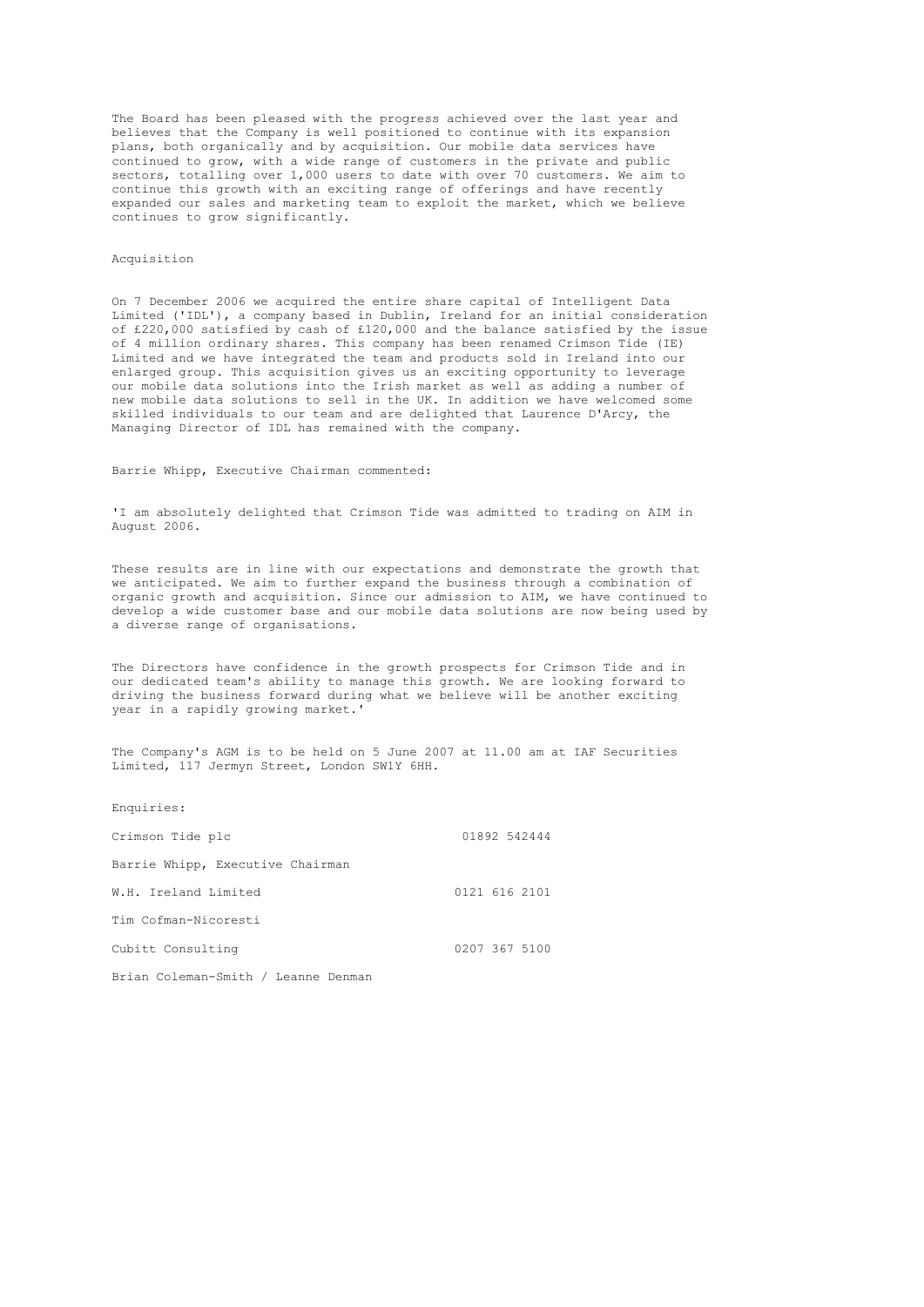# Crimson Tide Plc

Unaudited consolidated income statement for the 14 months to 31 December 2006

|                                                      | Group       |                |  |
|------------------------------------------------------|-------------|----------------|--|
|                                                      | 14 Months   | Year ended     |  |
|                                                      | ended       |                |  |
|                                                      | 31 December | 31 October     |  |
|                                                      | 2006        | 2005           |  |
|                                                      | £.          | $\mathbf{f}$ . |  |
| Revenue                                              | 1,105,729   | 686,911        |  |
| Cost of sales                                        | (524, 341)  | (257, 232)     |  |
| Gross profit                                         | 581,388     | 429,679        |  |
| Total operating expenses                             | (876, 322)  | (585, 247)     |  |
| Loss from operations                                 | (294, 934)  | (155, 568)     |  |
| Interest income                                      | 6,340       | 2,183          |  |
| Interest payable and similar charges                 | (8, 269)    | (8, 408)       |  |
| Loss before taxation                                 | (296, 863)  | (161, 793)     |  |
| Tax on loss on ordinary activities                   |             |                |  |
| Loss for the year attributable to equity             |             |                |  |
| holders of the parent                                | (296, 863)  | (161, 793)     |  |
| Loss per share                                       |             |                |  |
| Basic and diluted loss per ordinary share<br>(pence) | 0.13p       | 0.08p          |  |
|                                                      |             |                |  |

# Unaudited balance sheet as at 31 December 2006

|                                                 | Group         |            |  |  |
|-------------------------------------------------|---------------|------------|--|--|
|                                                 | As at         |            |  |  |
|                                                 | 31 December   | As at      |  |  |
|                                                 | 2006          | 31 October |  |  |
|                                                 |               | 2005       |  |  |
|                                                 | £             | £          |  |  |
| Fixed Assets                                    |               |            |  |  |
| Intangible assets                               | 731,900       | 296,025    |  |  |
| Equipment, fixtures & fittings                  | 24,455        | 24,143     |  |  |
| Investments                                     |               |            |  |  |
|                                                 | 756,355       | 320,168    |  |  |
| Current Assets                                  |               |            |  |  |
| Inventories                                     | 28,303        | 11,400     |  |  |
| Trade and other receivables                     | 413,866       | 178,186    |  |  |
| Cash and cash equivalents                       | 394,087       | 86,276     |  |  |
|                                                 | 836,256       | 275,862    |  |  |
| Total assets                                    | 1,592,611     | 596,030    |  |  |
| Equity and liabilities                          |               |            |  |  |
| Equity attributable to equity holders of        |               |            |  |  |
| the parent                                      |               |            |  |  |
| Share capital                                   | 5,679,344     | 730,033    |  |  |
| Capital redemption reserve                      | 49,000        |            |  |  |
| Share premium                                   | 915,467       | 278,766    |  |  |
| Other reserves                                  | 457,266       |            |  |  |
| Reverse acquisition reserve                     | (5, 244, 181) |            |  |  |
| Retained earnings                               | (1, 162, 844) | (865, 981) |  |  |
|                                                 | 694,052       | 142,818    |  |  |
| Creditors                                       |               |            |  |  |
| Amounts falling due within one year             | 762,559       | 404, 411   |  |  |
| Creditors                                       |               |            |  |  |
| Amounts falling due after more than one<br>year | 136,000       | 48,801     |  |  |
| Total liabilities                               | 898,559       | 453,212    |  |  |
| Total equity and liabilities                    | 1,592,611     | 596,030    |  |  |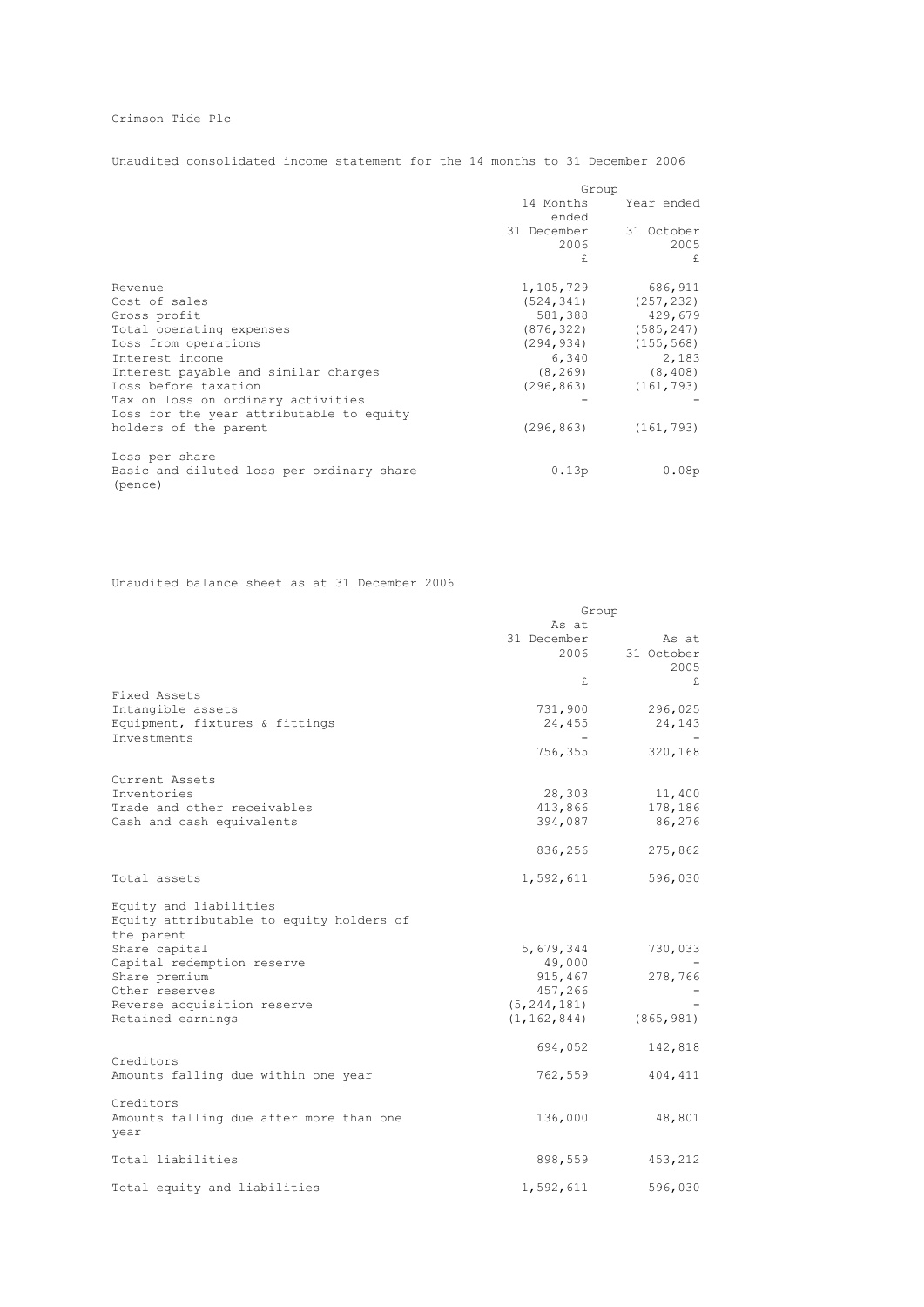|      | Unaudited statement of changes in equity for the 14 months ended 31 December |  |  |  |  |  |  |
|------|------------------------------------------------------------------------------|--|--|--|--|--|--|
| 2006 |                                                                              |  |  |  |  |  |  |

| Group                                                  | Share     | Capital                                | Share      | Other                    | Reverse                                        | Retained   | Total                     |
|--------------------------------------------------------|-----------|----------------------------------------|------------|--------------------------|------------------------------------------------|------------|---------------------------|
|                                                        | capital   | redemption premium reserves<br>reserve |            |                          | acquisition<br>reserve                         | earnings   |                           |
|                                                        | £         | $f_{1}$                                | f.         | £                        | $f_{1}$                                        | f.         | £                         |
| Balance as<br>at 1<br>November<br>2004                 | 730,033   |                                        | $-278,766$ | $\overline{\phantom{a}}$ | $\overline{\phantom{a}}$                       | (704, 188) | 304,611                   |
| Loss for the<br>year                                   |           |                                        |            |                          |                                                |            | $(161, 793)$ $(161, 793)$ |
| Balance as<br>at 31<br>October 2005                    | 730,033   |                                        | $-278,766$ |                          |                                                | (865, 981) | 142,818                   |
|                                                        |           |                                        |            |                          |                                                |            |                           |
| Loss for the<br>period                                 |           |                                        |            |                          |                                                |            | $(296, 863)$ $(296, 863)$ |
| Proceeds<br>from new<br>shares<br>issued<br>during the | 599,752   |                                        | (62, 932)  |                          |                                                |            | 536,820                   |
| year                                                   |           |                                        |            |                          |                                                |            |                           |
| Shares<br>issued on<br>acquisition                     | 40,000    |                                        | 43,870     |                          |                                                |            | 83,870                    |
| of IDL<br>IFRS 3<br>reverse                            | 4,309,559 |                                        |            |                          | 49,000 655,763 457,266 (5,244,181)             |            | 227,407                   |
| acquisition                                            |           |                                        |            |                          |                                                |            |                           |
| conversion                                             | 5,679,344 |                                        |            |                          | 49,000 915,467 457,266 (5,244,181) (1,162,844) |            | 694,052                   |

Unaudited consolidated cash flow statement for the year ended 31 December 2006

|                                                                                                                     | Group<br>14 Months<br>ended<br>31 December<br>2006 | Group<br>Year ended<br>31 October<br>2005 |
|---------------------------------------------------------------------------------------------------------------------|----------------------------------------------------|-------------------------------------------|
|                                                                                                                     | f.                                                 | f.                                        |
| Cash flows from operating activities<br>Loss from operations<br>Depreciation of equipment, fixtures<br>and fittings | (294, 934)<br>23,135                               | (155, 568)<br>6,388                       |
| Amortisation of Intangible Assets<br>Loss on sales of fixed assets                                                  | 47,152                                             | 37,329<br>294                             |
| Operating cash flows before movement<br>in working capital                                                          | (224, 647)                                         | (111, 557)                                |
| Decrease / (Increase) in inventories<br>Decrease / (Increase) in receivables<br>Increase in payables                | 10,140<br>88,657<br>131,422                        | (5, 895)<br>(107, 487)<br>98,510          |
| Cash generated from operations                                                                                      | 5,572                                              | (126, 429)                                |
| Income taxes paid                                                                                                   |                                                    |                                           |
| Net cash (used in) / from operating<br>activities                                                                   | 5,572                                              | (126, 429)                                |
| Cash flows from investing activities<br>and servicing of finance                                                    |                                                    |                                           |
| Interest received<br>Interest paid<br>Acquisition of subsidiaries                                                   | 6,340<br>(8, 269)<br>(3, 231, 386)                 | 2,183<br>(5, 692)                         |
| Purchase of fixed assets                                                                                            |                                                    | (11, 376)                                 |
| Net cash used in investment<br>activities                                                                           | (3, 233, 315)                                      | (14, 885)                                 |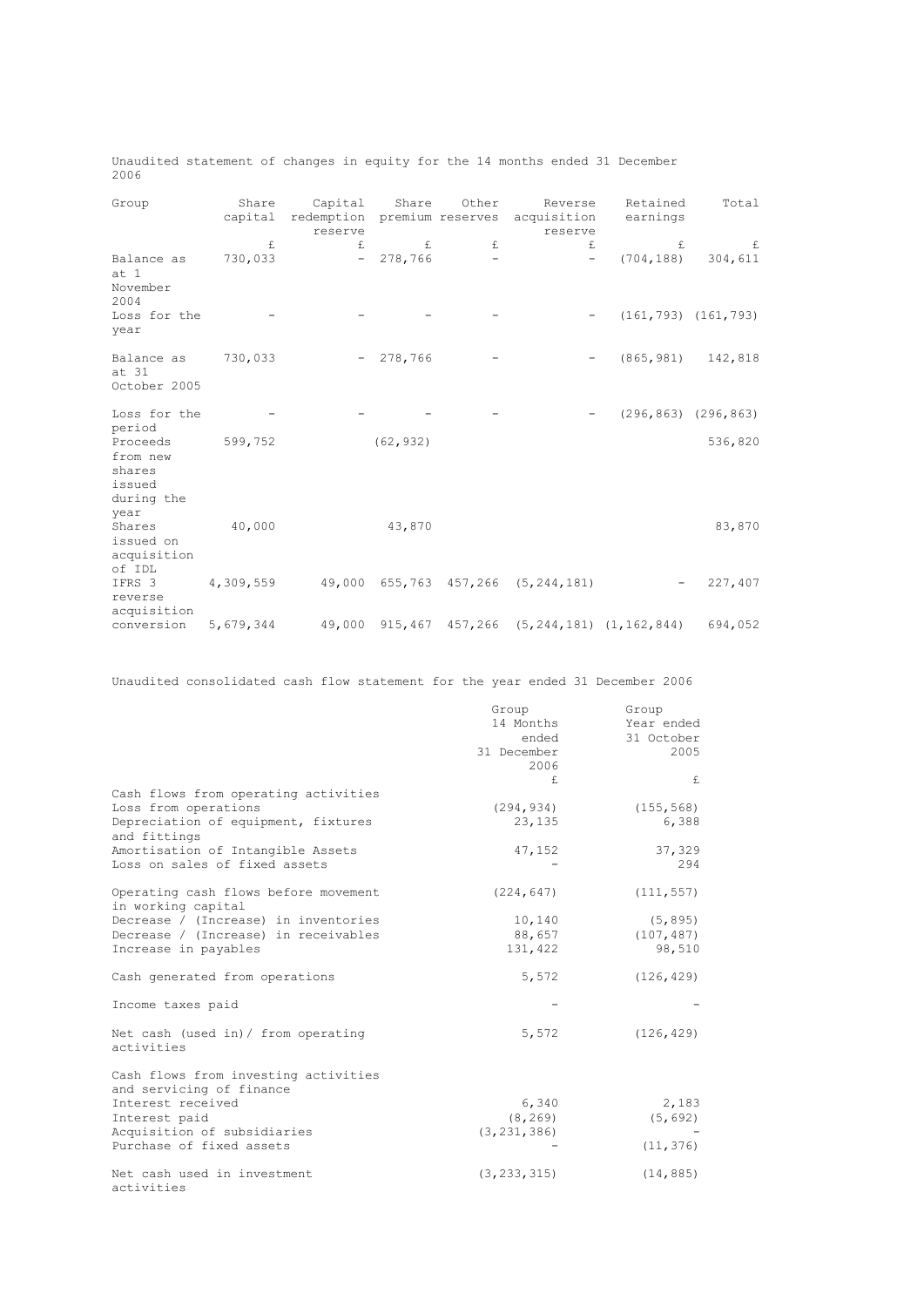| Cash flows from financing activities                    |            |            |
|---------------------------------------------------------|------------|------------|
| Net (decrease)/increase in borrowings                   | 144,953    | (208)      |
| Proceeds on issues of shares                            | 3,911,016  |            |
| Cost of share issue                                     | (520, 415) |            |
| Net Cash (used in) / from financing<br>activities       | 3,535,554  | (208)      |
| Net (decrease)/increase in cash and<br>cash equivalents | 307,811    | (141, 522) |
| Cash and cash equivalents at 1<br>November              | 86,276     | 227,798    |
| Cash and cash equivalents at 31<br>December             | 394,087    | 86,276     |

## Crimson Tide Plc

Notes to the Consolidated Financial Statements for the 14 months ended 31 December 2006

## A) Significant accounting policies

## a. Basis of preparation

The preliminary results for the period to 31 December 2006 are unaudited. The consolidated financial statements of Crimson Tide plc will be prepared and approved by the Directors in accordance with applicable law and International Financial Reporting Standards, incorporating International Accounting Standards (IAS) and Interpretations (collectively IFRSs) as endorsed by the European Union.

#### b. First time adoption of IFRS

The Group has adopted IFRS for the first time for the current financial period, having previously prepared its financial statements in accordance with UK Generally Accepted Accounting Practice (UK GAAP). There have been no significant adjustments required as a result of the conversion.

## c. Basis of consolidation

The Group financial statements consolidate the financial statements of the Company and all of its subsidiaries.

On an acquisition, fair values are attributed to the Group's share of net assets. Where the cost of acquisition exceeds the values attributable to such net assets, the difference is treated as purchased goodwill, which is capitalised and subjected to annual impairment reviews. The results of acquired companies are brought in from the date of their acquisition.

On 21 August 2006, A. Cohen & Co. Plc (now renamed Crimson Tide Plc) became the legal parent of Crimson Tide Limited (now renamed Crimson Tide mPro Limited) in a share-for-share exchange. In accordance with IFRS 3 'Business combinations', this transaction has been accounted for as a reverse acquisition, such that in substance, Crimson Tide Limited has acquired A. Cohen & Co. Plc. Accordingly, the comparative information for Crimson Tide Limited and its subsidiary companies has been presented for the year ended 31 October 2005 and these financial statements present a continuation of the business of Crimson Tide Limited as the legal subsidiary.